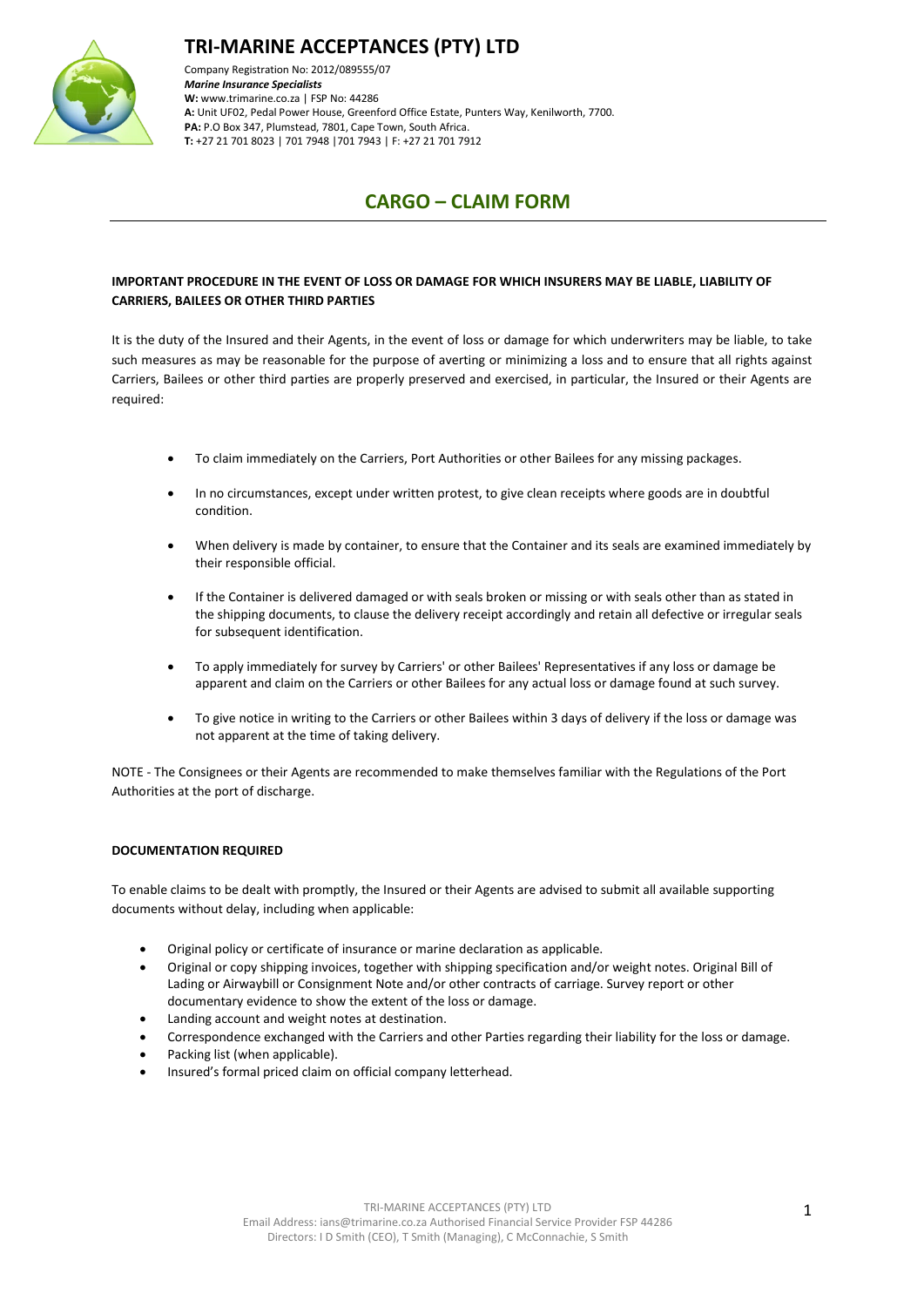

# **TRI-MARINE ACCEPTANCES (PTY) LTD**

Company Registration No: 2012/089555/07 *Marine Insurance Specialists*  **W:** [www.trimarine.co.za](http://www.trimarine.co.za/) | FSP No: 44286 **A:** Unit UF02, Pedal Power House, Greenford Office Estate, Punters Way, Kenilworth, 7700. **PA:** P.O Box 347, Plumstead, 7801, Cape Town, South Africa. **T:** +27 21 701 8023 | 701 7948 |701 7943 | F: +27 21 701 7912

| <b>INSURED'S DETAILS:</b>                                                |                           |     |  |  |  |  |  |
|--------------------------------------------------------------------------|---------------------------|-----|--|--|--|--|--|
|                                                                          |                           |     |  |  |  |  |  |
| NAME OF INSURED:                                                         |                           |     |  |  |  |  |  |
| <b>CONTACT NAME:</b>                                                     |                           |     |  |  |  |  |  |
| <b>TELEPHONE NUMBER:</b>                                                 |                           |     |  |  |  |  |  |
| PHYSICAL ADDRESS:                                                        |                           |     |  |  |  |  |  |
| VAT REFERENCE NO:                                                        |                           |     |  |  |  |  |  |
| <b>BROKER'S DETAILS:</b>                                                 |                           |     |  |  |  |  |  |
|                                                                          |                           |     |  |  |  |  |  |
| NAME OF BROKER:                                                          |                           |     |  |  |  |  |  |
| <b>CONTACT NAME:</b>                                                     |                           |     |  |  |  |  |  |
| <b>TELEPHONE NUMBER:</b>                                                 |                           |     |  |  |  |  |  |
| <b>BROKER'S REFERENCE:</b>                                               |                           |     |  |  |  |  |  |
|                                                                          | <b>POLICY DETAILS:</b>    |     |  |  |  |  |  |
|                                                                          |                           |     |  |  |  |  |  |
| <b>POLICY NUMBER:</b>                                                    |                           |     |  |  |  |  |  |
| DEDUCTIBLE:                                                              |                           |     |  |  |  |  |  |
| POLICY PERIOD:                                                           | FROM:                     | TO: |  |  |  |  |  |
|                                                                          |                           |     |  |  |  |  |  |
|                                                                          | <b>CLAIM INFORMATION:</b> |     |  |  |  |  |  |
| DATE OF LOSS / DAMAGE:                                                   |                           |     |  |  |  |  |  |
| NAME OF VESSEL / AIRLINE /<br>TRANSPORTER:                               |                           |     |  |  |  |  |  |
| VOYAGE / FLIGHT NUMBER:                                                  |                           |     |  |  |  |  |  |
| DATE OF DESPATCH:                                                        |                           |     |  |  |  |  |  |
| PORT OR PLACE OF SHIPMENT:                                               |                           |     |  |  |  |  |  |
| PORT OF PLACE OF DISCHARGE:                                              |                           |     |  |  |  |  |  |
| DATE OF ARRIVAL:                                                         |                           |     |  |  |  |  |  |
| <b>CONSIGNOR NAME AND ADDRESS:</b>                                       |                           |     |  |  |  |  |  |
| <b>CONSIGNEE NAME AND ADDRESS:</b>                                       |                           |     |  |  |  |  |  |
| DATE OF FINAL DELIVERY:                                                  |                           |     |  |  |  |  |  |
| WERE THE GOODS CHECKED AND<br>DAMAGE/LOSS NOTED ON THE DELIVERY<br>NOTE? |                           |     |  |  |  |  |  |
| TERMS OF SALE:                                                           |                           |     |  |  |  |  |  |

TRI-MARINE ACCEPTANCES (PTY) LTD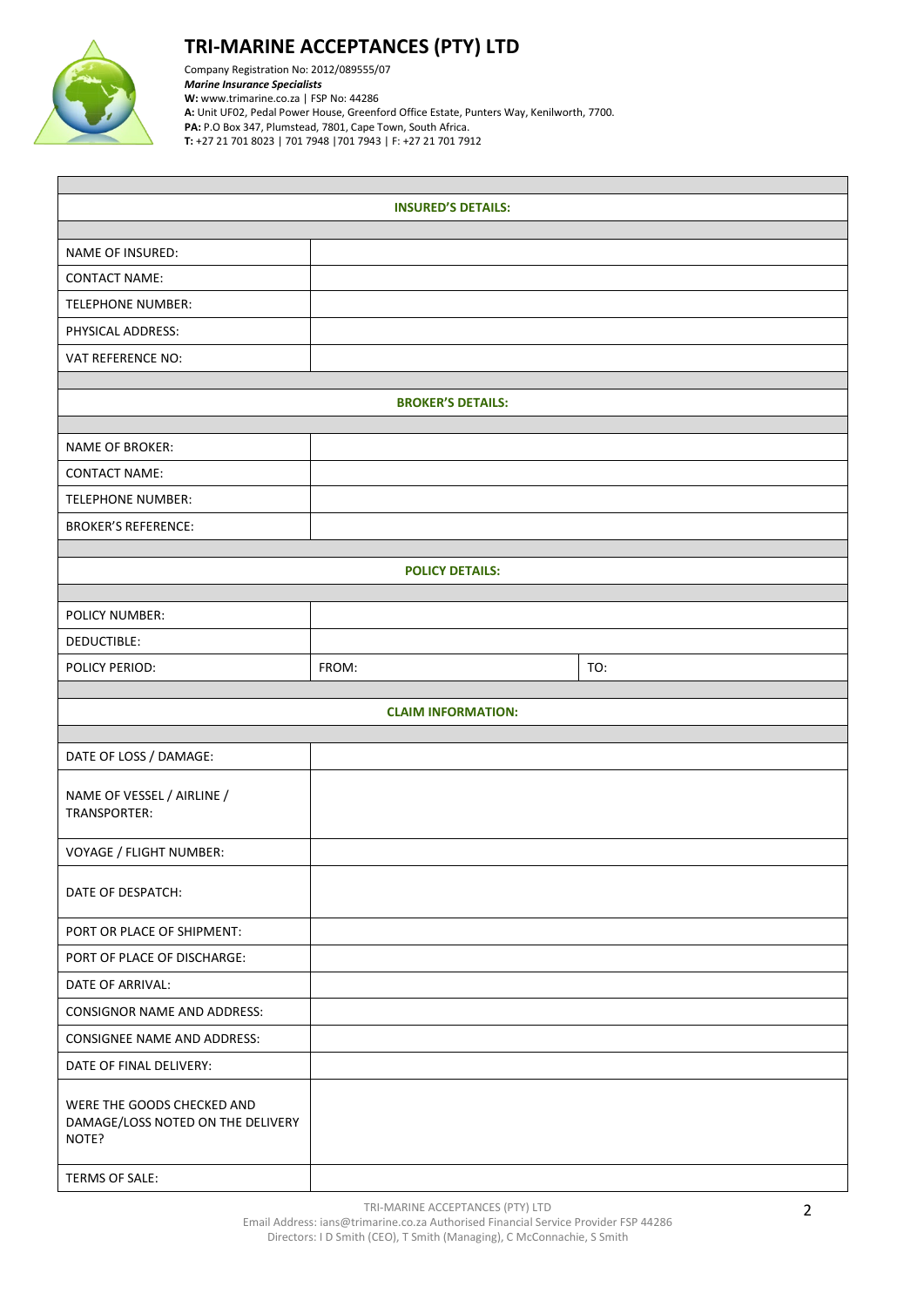

## **TRI-MARINE ACCEPTANCES (PTY) LTD**

Company Registration No: 2012/089555/07 *Marine Insurance Specialists*  **W:** [www.trimarine.co.za](http://www.trimarine.co.za/) | FSP No: 44286 **A:** Unit UF02, Pedal Power House, Greenford Office Estate, Punters Way, Kenilworth, 7700. **PA:** P.O Box 347, Plumstead, 7801, Cape Town, South Africa. **T:** +27 21 701 8023 | 701 7948 |701 7943 | F: +27 21 701 7912

| COMMODITY:                                                                                                               |  |  |  |  |
|--------------------------------------------------------------------------------------------------------------------------|--|--|--|--|
| TYPE OF PACKAGING:                                                                                                       |  |  |  |  |
| WHERE DID LOSS OR DAMAGE OCCUR?                                                                                          |  |  |  |  |
| NATURE OF LOSS: (E.G. WETTING,<br><b>BREAKAGE, SHORTAGE ETC.)</b>                                                        |  |  |  |  |
| <b>EXTENT OF LOSS:</b>                                                                                                   |  |  |  |  |
| <b>ESTIMATE OF LOSS:</b>                                                                                                 |  |  |  |  |
| If goods are damaged or packages pilfered, please provide address where the goods and original packing can be inspected: |  |  |  |  |

**DECLARATION AND CONSENT:**

#### **DECLARATION**

**I/We solemnly declare that I/We have suffered loss or damage to the property as described above and that the said loss/damage occurred in the circumstances described.**

#### **GENERAL POPI CONSENT CLAUSE**

**By providing the information on your claim form, you agree that we may use this information to provide you with insurance service and for administrative purposes. You also agree that we may disclose this information to persons that it is necessary to disclose this information to, to provide you with insurance services.**

**Should a settlement be accepted following the completion of this claim form,** 

**The Parties acknowledge that for the purposes of performing this contract, it will be necessary to process the insured's private information including making that information available to other associated parties, insurers or reinsurers. In addition, the insured consents to the transfer of that information to the reinsurers even if those reinsurers are situated outside the Republic of South Africa, for use in connection with the performance of this contract and any related reinsurance contract.**

**NAME OF SIGNATORY:** 

**SIGNATURE: DATE:**